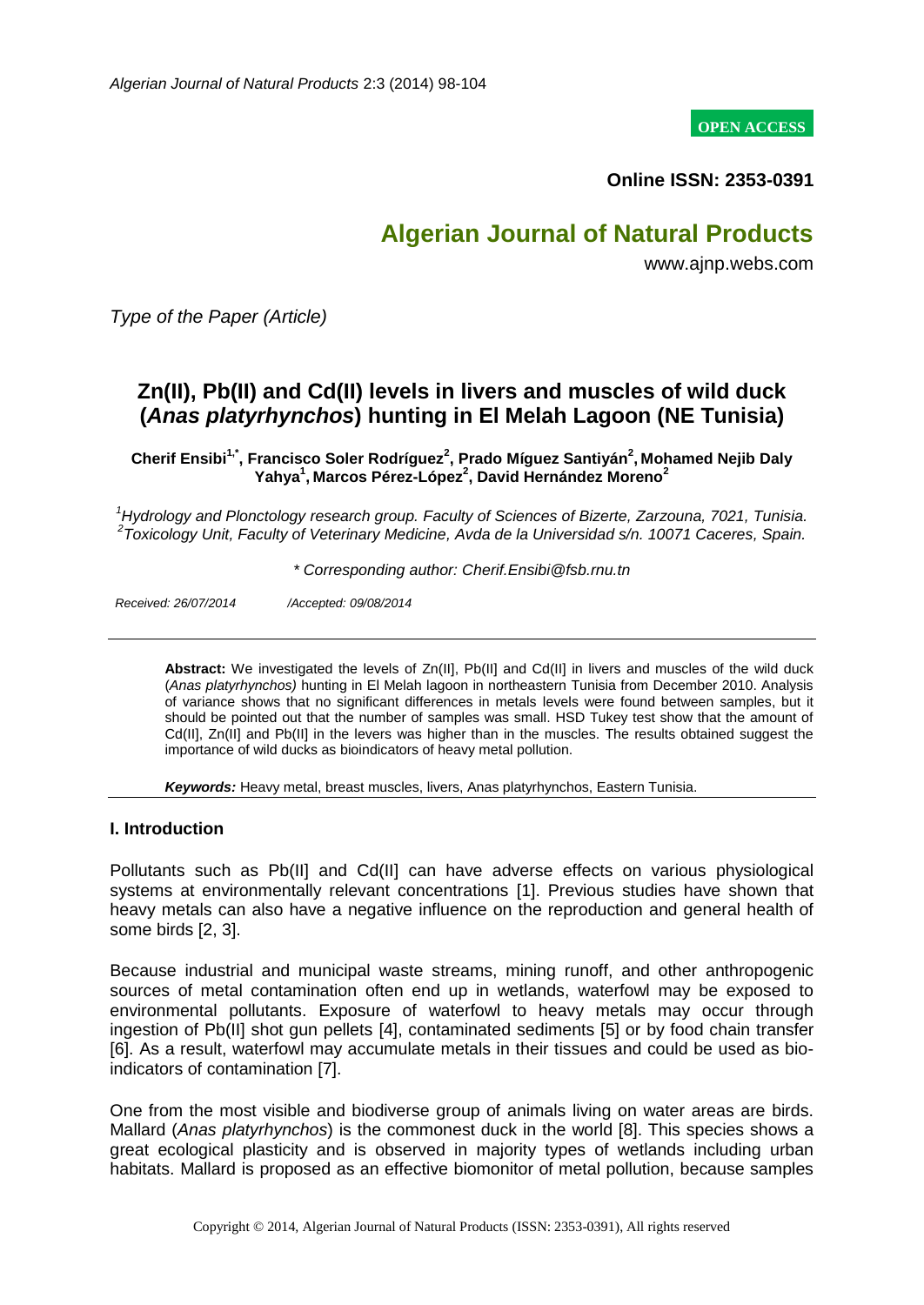are easy to collect, the species is spread all over the world, the literature needed for comparison is available from different parts of the world [9]. Our study was undertaken in order to study concentrations of Zn(II), Pb(II), and Cd(II) metallic ions in muscle and liver of Mallards from El Melah lagoon (NE Tunisia).

#### **I. 1. Study area**

El Melah lagoon is a small coastal confined area (200 ha) located near Slimene (NE Tunis) and connected to the Mediterranean Sea through an artificial outlet. Diverse anthropogenic activities are present in El Melah Lagoon. The treatment station of Slimene drains directly to the western, confined area of the permanent lagoon waters. This station, constructed in 1992, has a capacity of 2500 m<sup>3</sup>, insufficient for a mean daily volume (3000 m<sup>3</sup>) of urban sewage actually produced by this town and the surrounding areas [10].

The industrial wastes of Grombalia, located in southeast Slimene, are also partially discharged to the catchment area of Oued El Bey, and can be transported to the lagoon by rain during the rainy season or through subterranean flows. Other industrial residues, derived from a parapharmaceutical plant, are also delivered to the northeastern sector of the lagoon. In addition, the southern border of the lagoon receives the liquid/solid residues of a broad area occupied by farming activities [10].

Other strong environmental impacts are produced by the solid residual deposits of Slimene, located in the southeastern corner of the lagoon. These residues can be washed in by the periodic rains and some dangerous metals could be transported to the aquifers and finally to the lagoon. In addition, remains of bricks, glazed tiles, concrete, cement or scrap-iron are dumped and stockpiled along the road that joins Slimene to the beach. Similar residues are also observed in the inner areas of the littoral dune strand, near the tourist resort of Solimar. Finally, some old, abandoned saltworks are found in the central lagoon [10].



*Figure 1: Map of the El Melah Lagoon showing the four sampling sites from where mallards were hunted (S1, S2, S3, S4) and the pollution places around the lagoon.*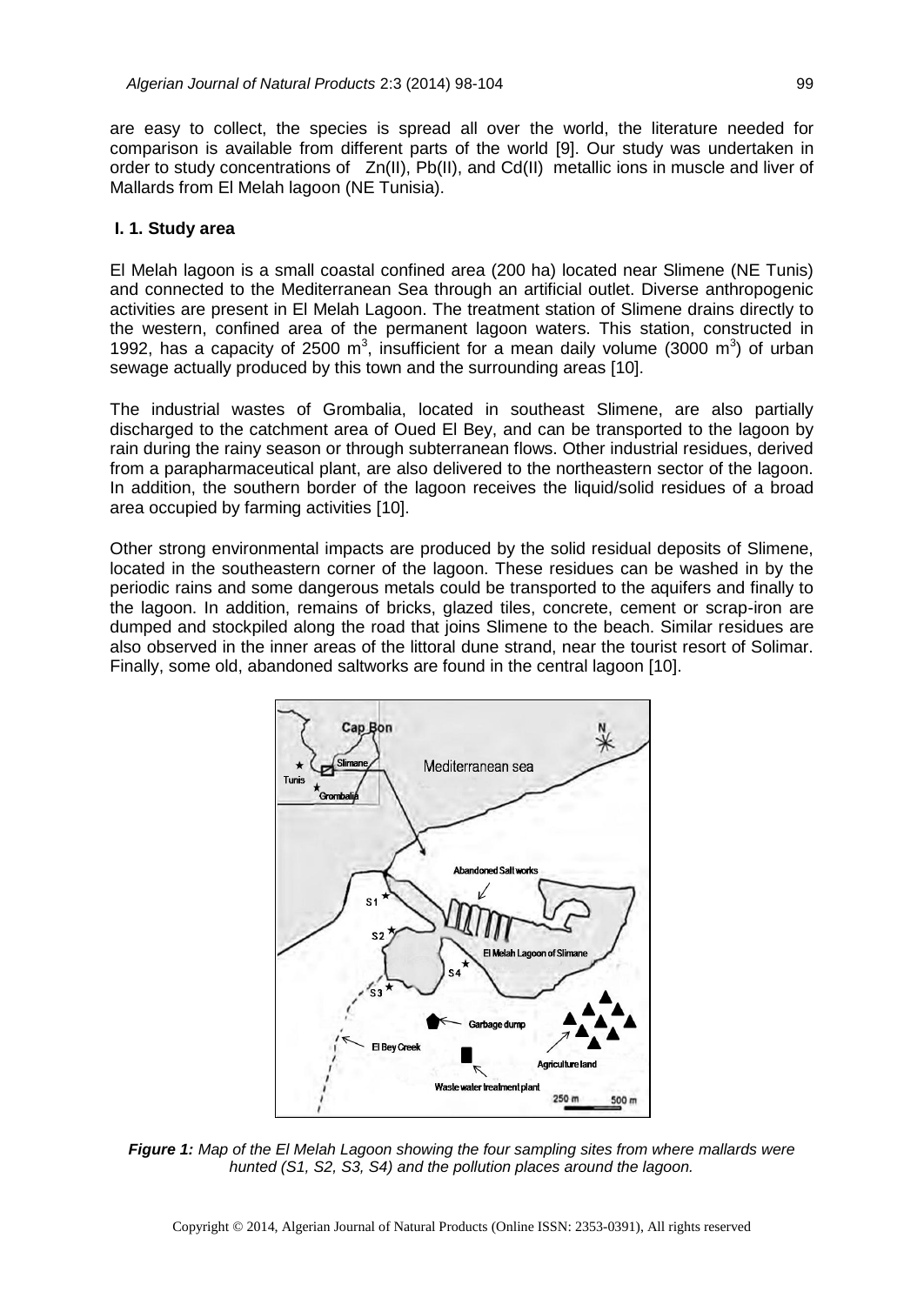#### **II. Experimental Section**

Samples (about 50-70 g) of liver and muscles were taken from 14 mallards, collected in the hunting area at the El Melah lagoon (NE Tunis). All birds were shot using Pb(II] shot during the hunting season in 2009 and individually put in labeled plastic bags.

Liver and muscles samples were taken within 2 hours after death, carefully dissected to avoid external contamination, weighed, stored in chemically clean plastic bags, and kept at - 20 ˚C until they were analyzed.

After defrosting, one aliquot (approximately 500mg of fresh hepatic tissue and muscle) was dried at 105 ˚C for 24 h and weighed. A volume of 2ml of an acid mixture (perchloric, nitric and sulphuric acids, 8:8:1, trace analysis quality, Scharlau) was added to the sample for mineralization. This process was realized in digestion tubes previously washed in a 10% solution of nitric acid, using an automatic digester, programmed to rise from room temperature to 370 ˚C in 5.5 h, according to the general method proposed by Garcia-Fernandez [11]. Digested samples were subsequently added with 200 ml of HCl Suprapurs (Merck), and diluted in deionized water to a final volume of 20 ml.

Concentrations of different inorganic elements (Zn, Pb and Cd) were determined by means of inductively coupled plasma-mass spectrometry (ICP-MS). Each analysis was carried out in duplicate. Final concentrations in samples were expressed referring to dry weight. All samples were run in batches that included blank and initial calibration standards.

A statistical package (SPSS for Windows, V. 13.0) was used to analyze the results. Comparisons among the different tissue for each heavy metal were realized using the nonparametric Kruskal Wallis's test. In order to determine which tissus were significantly different from each other, a post hoc comparison with the Dunn's test was carried out.

#### **III. Results and Discussion**

Cd(II] concentrations varied according to tissues (Figure 2). Liver was the main internal organ for Cd(II] accumulation in mallard. The high Cd(II] accumulation in Liver demonstrates the role of this organ in the detoxification process and storage of nonessential elements. In contrast, muscle represented minor sites of Cd accumulation, as previously described [12, 1]. Cd(II] is considered one of the most toxic metals. Cd(II] in the environment has mainly an anthropogenic origin. More than a thousand tonnes of Cd(II] have been emitted to the atmosphere in Europe, mining and smelting being the major sources [11]. In different habitats, birds accumulate varying amounts of Cd(II]. The metal concentrates mainly in kidneys, and also in the liver. This pattern was also confirmed by the Mallards from El Melah lagoon considered in this study. Chronic exposure to Cd(II] is known to increase birds susceptibility to disease or other kinds of stress and to reduce reproductive success [13].

Like Cd(II], Pb(II] is an element that plays no role in metabolic processes of animal organisms. It is an extremely toxic element with a wide range of harmful effects. Exposure to Pb(II] may cause kidney and nervous system problems. It can also inhibit heme synthesis. The mean of Pb(II] concentration determined for the mallards was 0.608 mg/kg w.w. in the liver and 0.467 mg/kg w.w. in muscles (Figure 3). Similar results were obtained by Kalisinska et *al*. [14], who investigated contents of iron, Zn(II], copper, manganese, nickel, Pb(II] and Cd(II] in selected tissues and organs of young and adult Mallards from two regions of northwestern Poland, and by Mãcinic et *al*. [15], who studied Mallard (*Anas platyrhynchos*) from a hunting ground in Romania.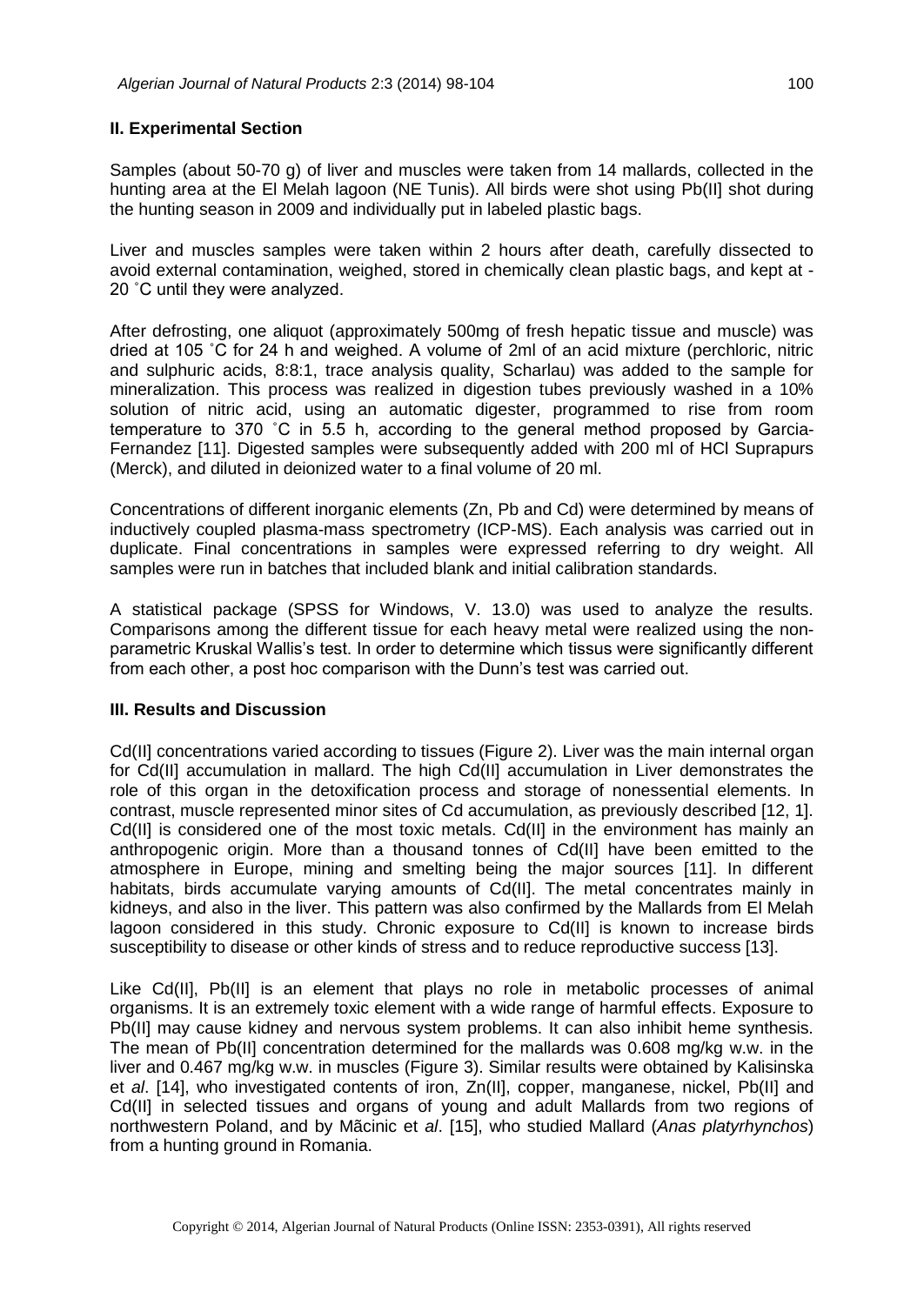It should be stressed that Pb is a serious neurotoxin; a small amount penetrating the brain may alter the bird's behaviour up to the extent of endangering the survival and precluding reproductive success. Higher Pb(II] contents result in visibly disturbed functioning of the central and peripheral nervous systems [16] Developing nervous system has long been recognized as a primary target site for Pb-induced toxicity [17, 18]. For those reasons, ecotoxicological research should pay more attention to the avian brain. In many cases the Mallard, have been used to assess wetland Pb(II] pollution [14, 19, 20]

Zn(II] belongs to the group of trace elements but in higher concentrations can be harmful to organisms [9, 21] Also, its deficiency causes loss of appetite, loss of body weight, impairment of epidermal products, impairment of reproductive functions and changes in bones, especially in birds due to osteogenesis [21]. The concentration of Zn(II] (figure 4) determined in the liver of the mallards was within the range of 93.8 mg/kg w.w to 302.7 mg/kg w.w. (mean 239 mg/kg w.w.). The Zn content in duck muscles ranged from 41.5 to 51.8 mg/kg w.w. Zn concentrations in the liver of the birds appear to have toxic levels. The highest concentrations of this metal occurred in liver what was observed also by Kalisinska et*. al*. [14] and Binkowski et *al*. [9]. Concentrations of Zn(II] in bird body may be influenced by the food quality and molting season.



*Figure 1: Cd(II] concentrations (mg/kg w.w.) in Livers and muscles of Mallard (n=14)*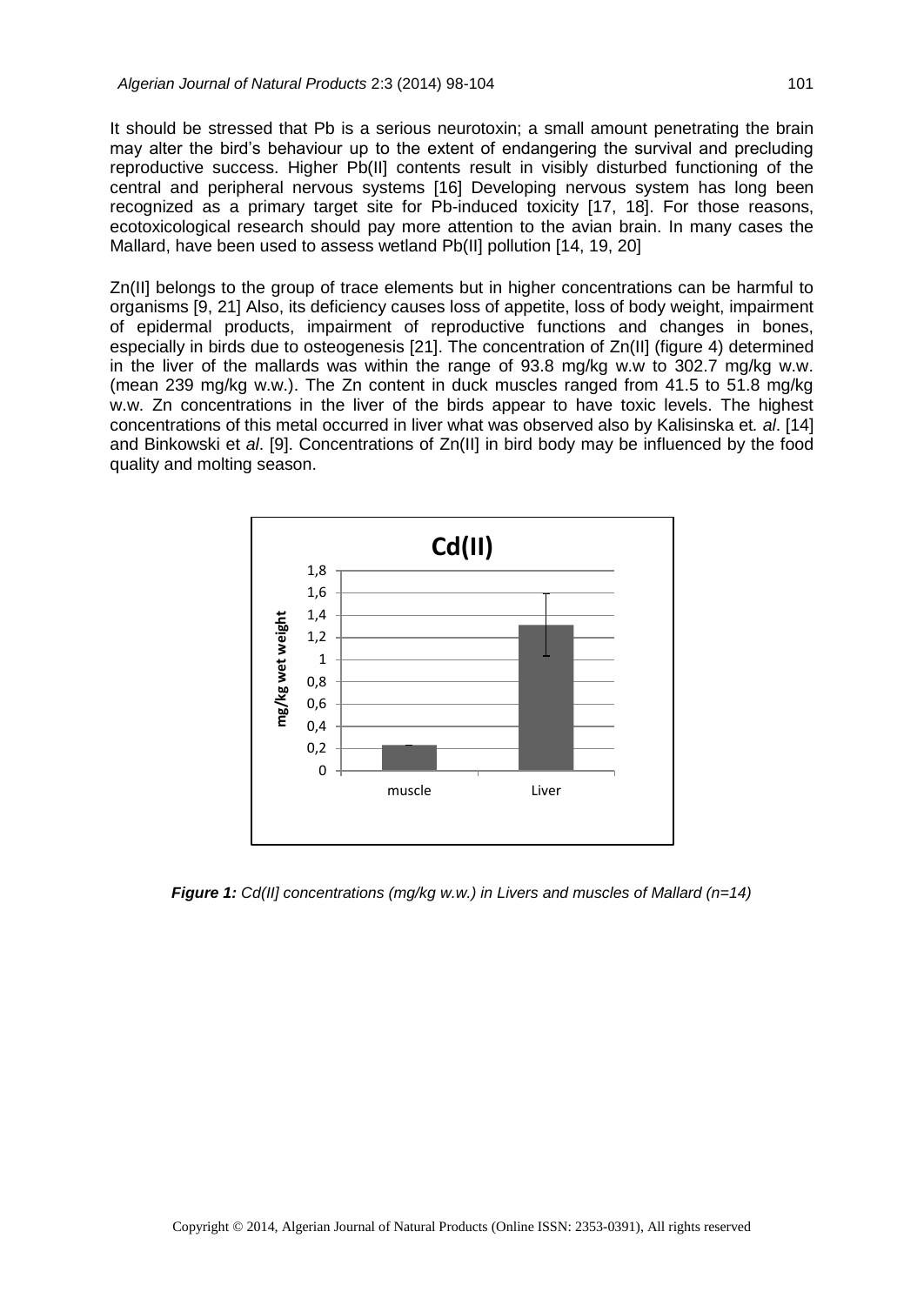

*Figure 2: Pb(II] concentrations (mg/kg w.w.) in Livers and muscles of Mallard (n=14)*



*Figure 3: Zn(II] concentrations (mg/kg w.w.) in Livers and muscles of Mallard (n=14)*

## *IV. Conclusion*

The El Melah Lagoon's water has been observed to deteriorate in quality very rapidly because of the anthropogenic activities. Industrial, municipal and agricultural wastes are additionally discharged to El Melah Lagoon. These may be the possible causes of the high metal amounts observed in mallard's tissues. Levels of heavy metal varied depending on different tissues. The results of this study indicated that accumulation of heavy metals was higher in liver than muscles.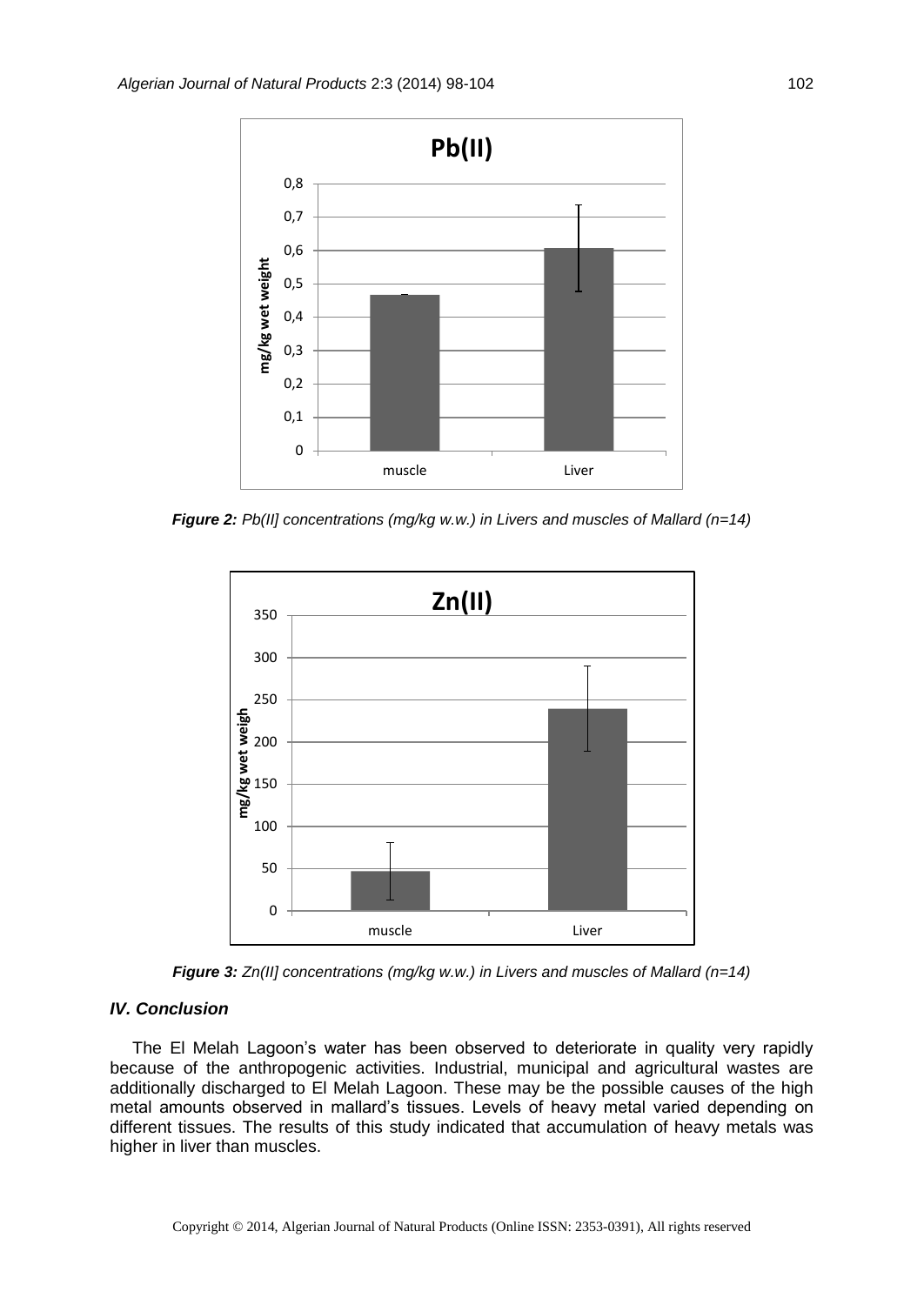We can conclude there should be effort to protect El Melah Lagoon from pollution to reduce environmental risks and this study may provide valuable data for future research. The main topics that may be needed to be investigated are control of all discharges, regular observation of pollutants, evaluation of effect of pollutants on Lagoon's ecosystem over the long term, coordinating the pollution source and preventing inflow of pollutants to the Lagoon.

### **V. References**

- [1] Gasparik J., Vladarova D., Capcarova M., Smehyl P., Slamecka J., Garaj P., Stawarz R., Massanyi P. (2010). Concentration of Pb(II], cadmium, mercury and arsenic in leg skeletal muscles of three species of wild birds. Journal of Environmental Science and Health, Part A, vol. 45, 2010, p. 818-823.
- [2] Eeva Tapio, Eugen Belskii, Alex S. Gilyazov, Mikhail V. Kozlov. (2012). Pollution impacts on bird population density and species diversity at four non-ferrous smelter sites. Biological Conservation 150 : 33–41
- [3] Lee D.P., K.-G. Lee, D.-H. Nam (2012). Population declines and heavy metals exposure of Swinhoe's Storm Petrels (Oceanodroma monorhis) breeding on the southwest coast of Korea. Marine Pollution Bulletin, 64: 2645-2649.
- [4] Knott J, Gilbert J, Hoccom D, Green R. (2010). Implications for wildlife and humans of dietary exposure to Pb(II] from fragments of Pb(II] rifle bullets in deer shot in the UK. Science of Total Environement, 409:95–99.
- [5] Baoshan Cui, Qijun Zhang, Kejiang Zhang, Xinhui Liu, Honggang Zhang. (2011). Analyzing trophic transfer of heavy metals for food webs in the newly-formed wetlands of the Yellow River Delta, China. Environmental Pollution 159 : 1297-1306.
- [6] Kim J, Koo TH. 2007. Heavy metal concentrations in diet and livers of black-crowned night heron Nycticorax nycticorax and grey heron Ardea cinerea chicks from Pyeongtaek, Korea. Ecotoxicology, 16:411–416.
- [7] Zhang, Jian zhang Ma (2011). Waterbirds as bioindicators of wetland heavy metals pollution Procedia Environmental Sciences, 10: 2769-2774.
- [8] Cramp, S. (1998). Birds of the Western Palearctic, Concise Edition and CD-ROM Set. EC. 2001. 466/2001. Setting maximum levels for certain contaminants in foodstuffs. Official Journal of the European Communities.
- [9] Binkowski Łukasz Jakub, Robert Stawarz, M Zakrzewski (2013). Concentrations of cadmium, copper and zinc in tissues of Mallard and Coot from southern Poland, *Journal of Environmental Science and Health Part B*. 410-415.
- [10] Prudêncio M.I., M.I. Gonzalez, M.I. Dias, E. Galan, F. Ruiz (2007). Geochemistry of sediments from El Melah lagoon (NE Tunisia): A contribution for the evaluation of anthropogenic inputs Journal of Arid Environments, Volume 69, Issue 2, April 2007, Pages 285-298
- [11] Garcia-Fernandez A.J., Sanchez-Garcia J.A., Gomez-Zapata M., Luna A., (1996). Distribution of cadmium in blood and tissues of wild birds. Archives of Environmental Contamination and Toxicology 30 : 252-258.
- [12] KIM J., SHIN J.R., KOO T.H. (2009). Heavy metal distribution in some wild birds from Korea. Archives of Environmental Contamination and Toxicology, 56 :317- 324.
- [13] Yamamoto F.Y., F. Filipak Neto, P.F. Freitas, C.A. Oliveira Ribeiro, C.F. Ortolani Machado. (2012). Cadmium effects on early development of chick embryos. Environmental Toxicology and Pharmacology 34 : 548-555.
- [14] Kalisinska E., Salicki W., Mys1ek P., Kavetska K.M., Jackowski A. (2004). Using the Mallard to biomonitor heavy metal contamination of wetlands in northwestern Poland. The Science of the Total Environment 320: 145e161.
- [15] Mãcinic I., Trif Alexandra, Muselin F (2002). Lead level in mallard (*Anas platyrhynchos*). Veterinary Drug, Vol. 6 (2) : 80-84.
- [16] Struzynska L, Sulkowski G, Lenkiewicz A, Rafalowska U. 2002 Lead stimulates the glutathione system in selective regions of rat brain. Folia Neuropathol 40(4), 203–209.
- [17] Needleman HL, Gunnoe C, Levinton A, et al. 1979 Deficits in psychological and classroom performance of children with elevated dentine lead levels. New England Journal of Medicine 300: 689–695.